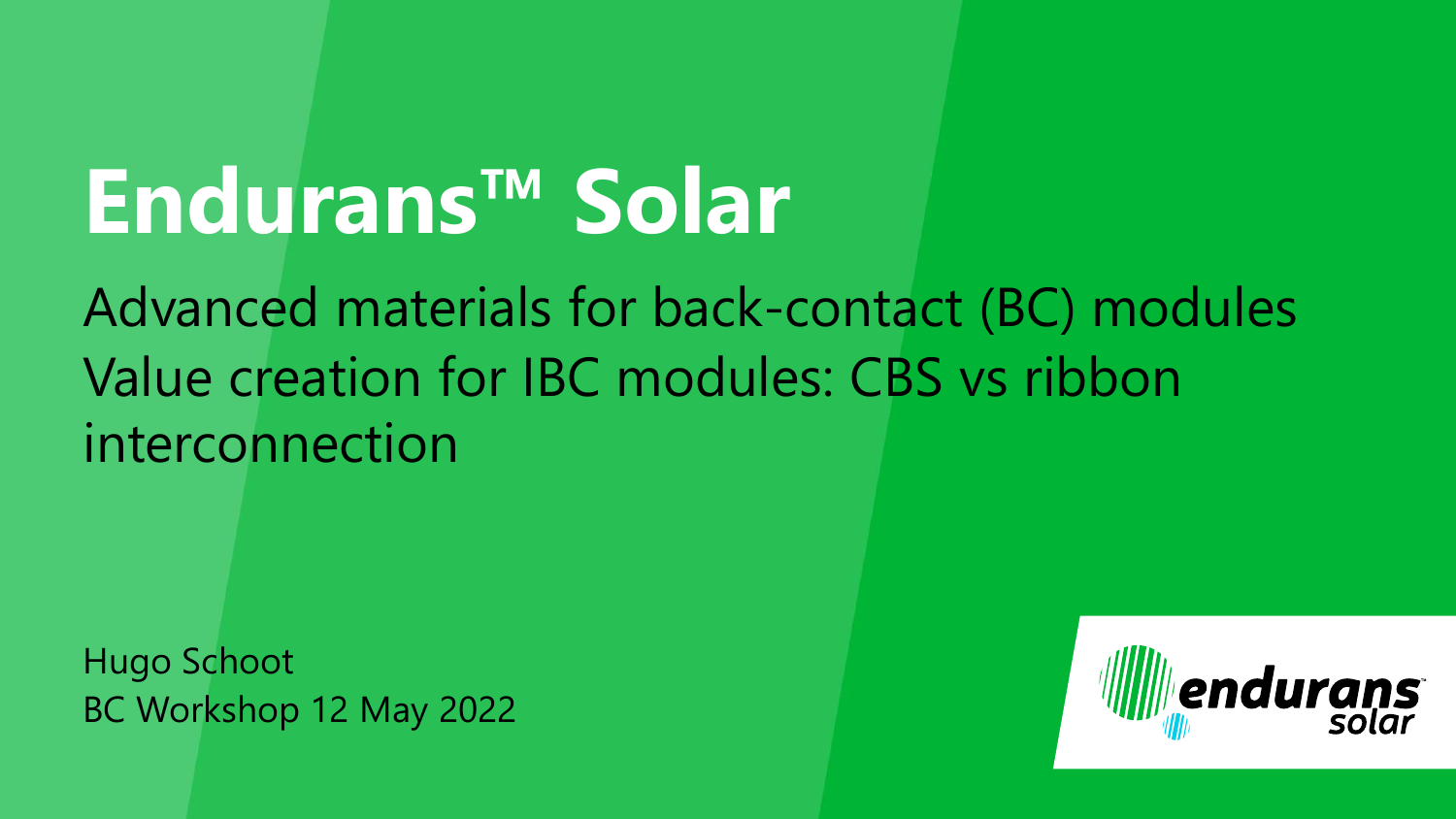#### **Content**

- 1. Introduction to Endurans™ Solar
- 2. Endurans™ Solar materials for BC modules
- 3. Value creation by using CBS vs ribbon cell interconnection for IBC modules
- 4. Building the BC ecosystem



*For more information on market and technology developments of BC technologies, please watch the webinars we organized with PVTech and our partners Silfab Solar, ISC Konstanz, Eurotron and Apricum :* <https://www.pv-magazine.com/webinars/competitive-and-sustainable-the-future-of-back-contact-technology/> <https://www.pv-magazine.com/webinars/back-contacts-move-to-the-front/> *Also accessible via the Endurans™ Solar website:* [FAQ | www.endurans-solar.com](https://endurans-solar.com/contact/faq/)

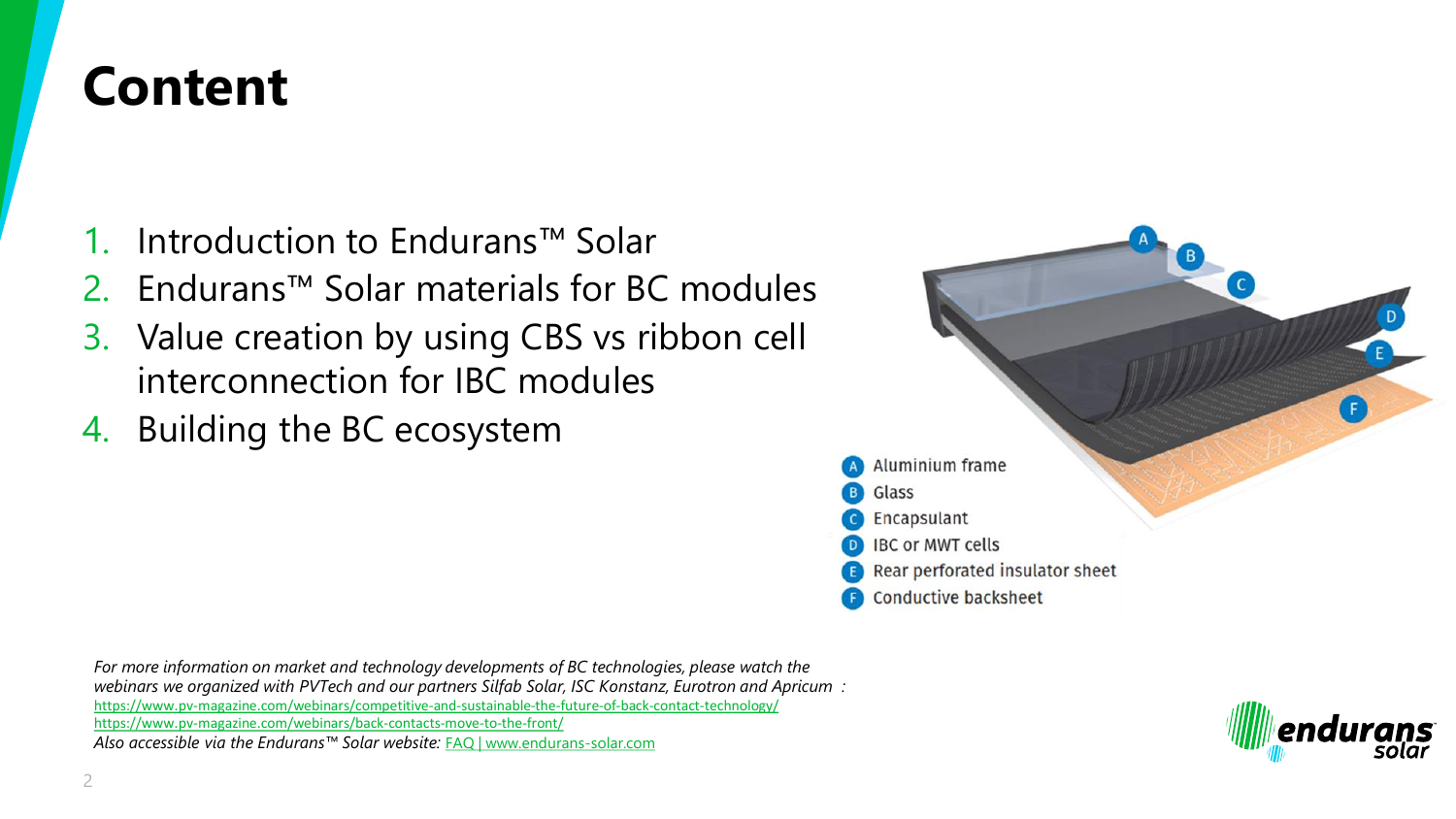#### **Welcome to Endurans™ Solar!**

DSM Advanced Solar is now Endurans™ Solar



100% subsidiary of **Worthen Industries** 



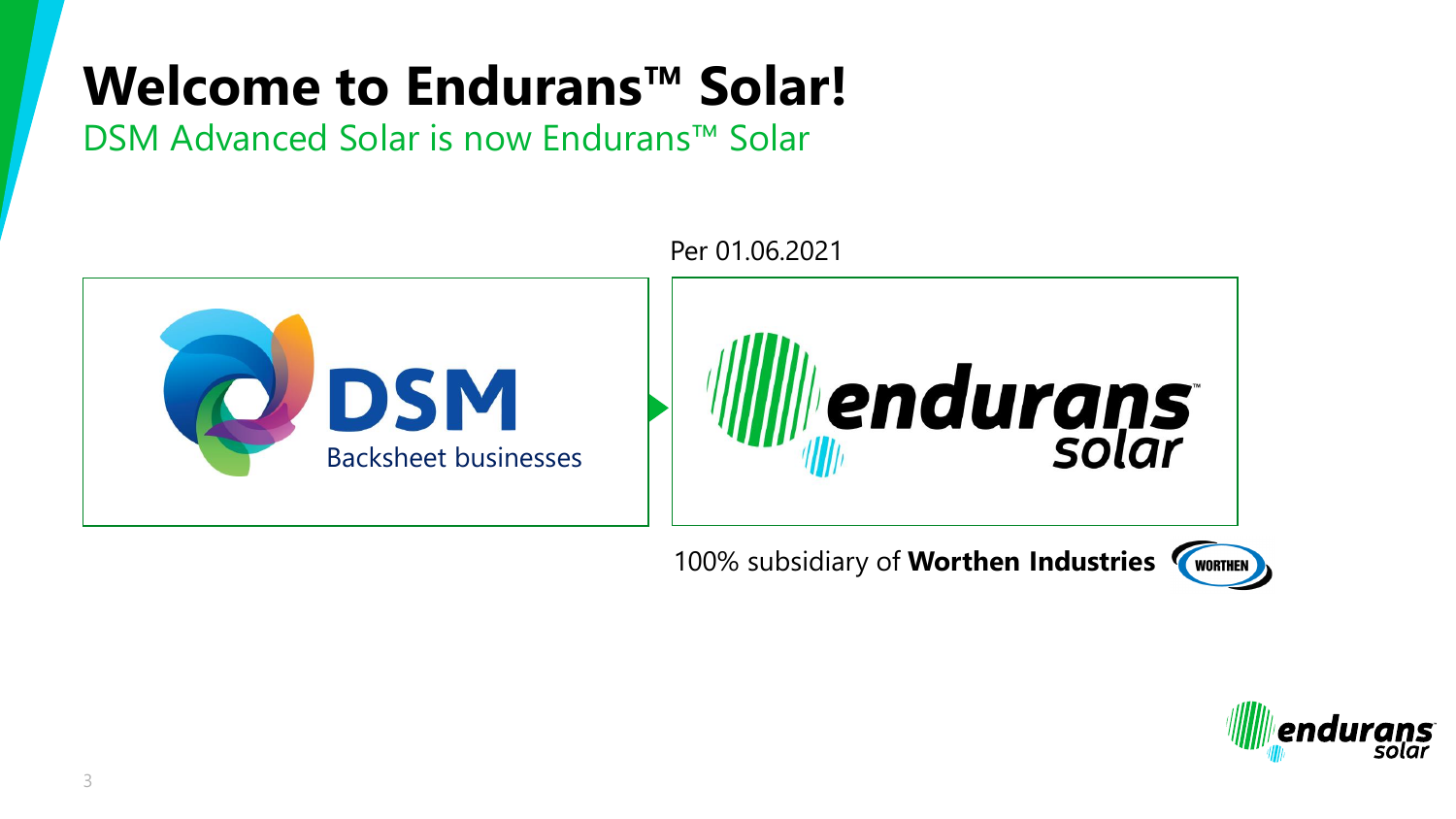#### **Endurans™ Solar in a nutshell**

Innovative backsheet solutions for solar panel manufacturers



Market leader in co-extruded backsheets. **Endurans™ HP** *All-purpose Sustainable*

in conductive backsheets. **Endurans™ CB**  *For high-end aesthetics & output*

Pipeline of new products: Insulator sheets Specialty encapsulants EPE patches

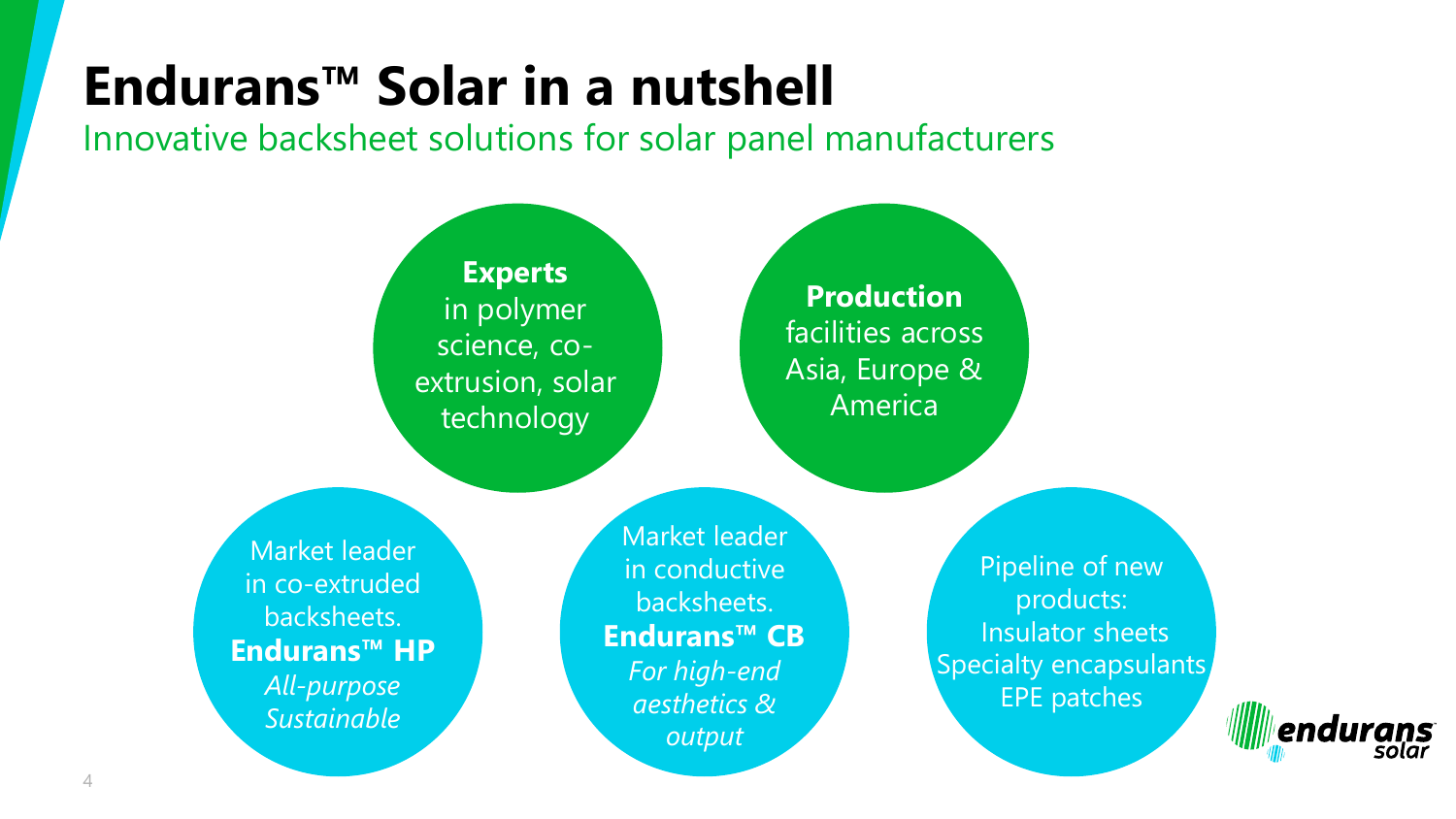## **CBS development at Endurans™ Solar**

Drive for cost reduction, higher performance and sustainability

- Development of a CBS with a high-performance polyolefin based backsheet (Endurans™ HP technology)
- Development of a CBS with a lower cost metal foil, without compromising on conductivity
- Process improvements to optimize cost and increase production capacity to meet growing customer demand
- Optimizing the supplier base to improve quality, lead times and minimize transport costs
- Customer support: optimization of module design and CBS pattern to maximize module output using advanced modelling tools



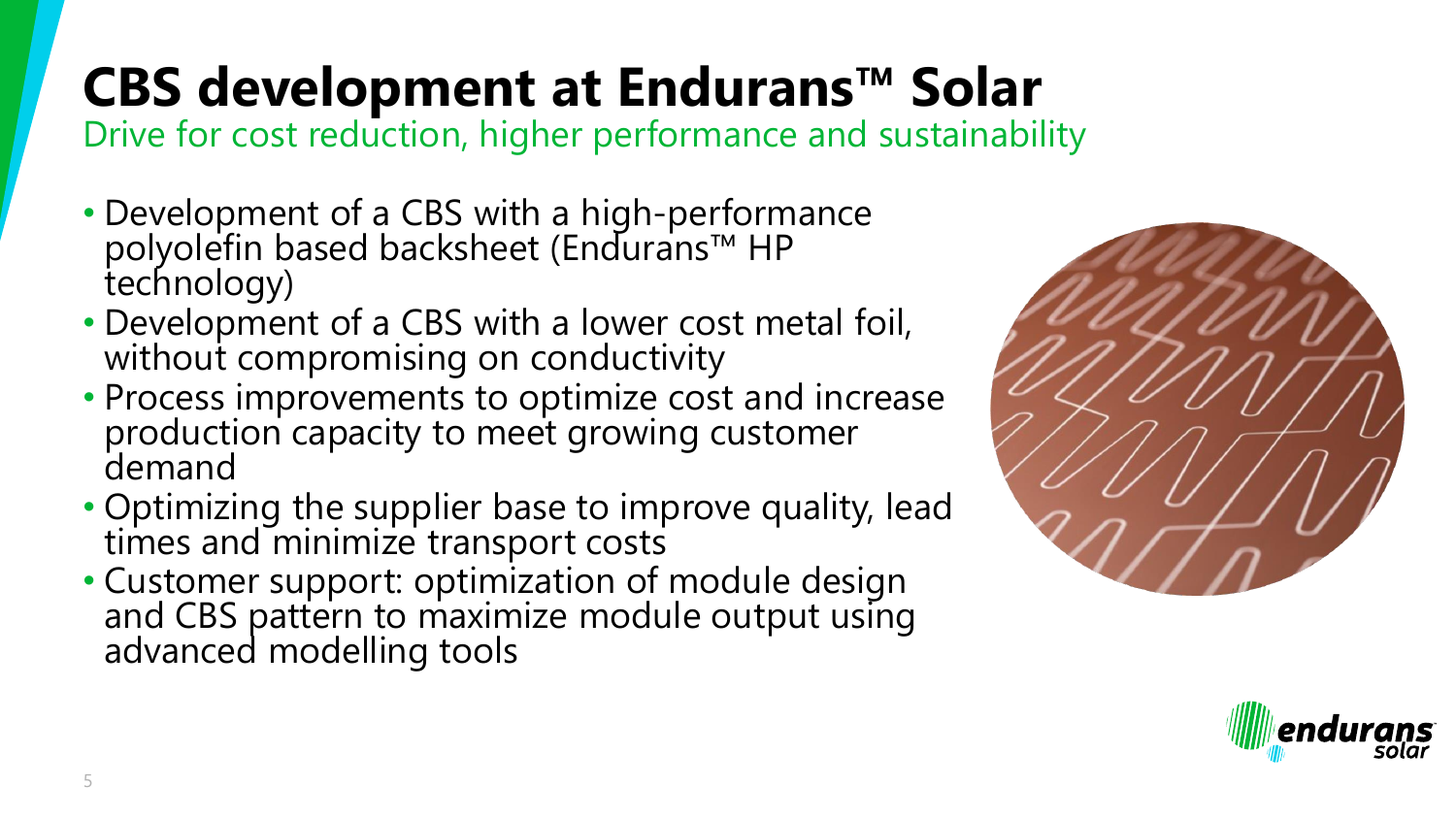### **Rear Perforated Insulator (RPI) development at Endurans™ Solar**

Drive for cost reduction, higher performance and sustainability

- Unique material concept based on the Endurans™ Solar proprietary HPO technology
	- Polyolefin based fully recyclable
	- Dimensionally stable
	- Excellent flatness
	- Unparalleled adhesion to cells, metal foil and backsheet
- Unique perforation technology
	- High speed
	- High accuracy
	- No risk of chads or ridges

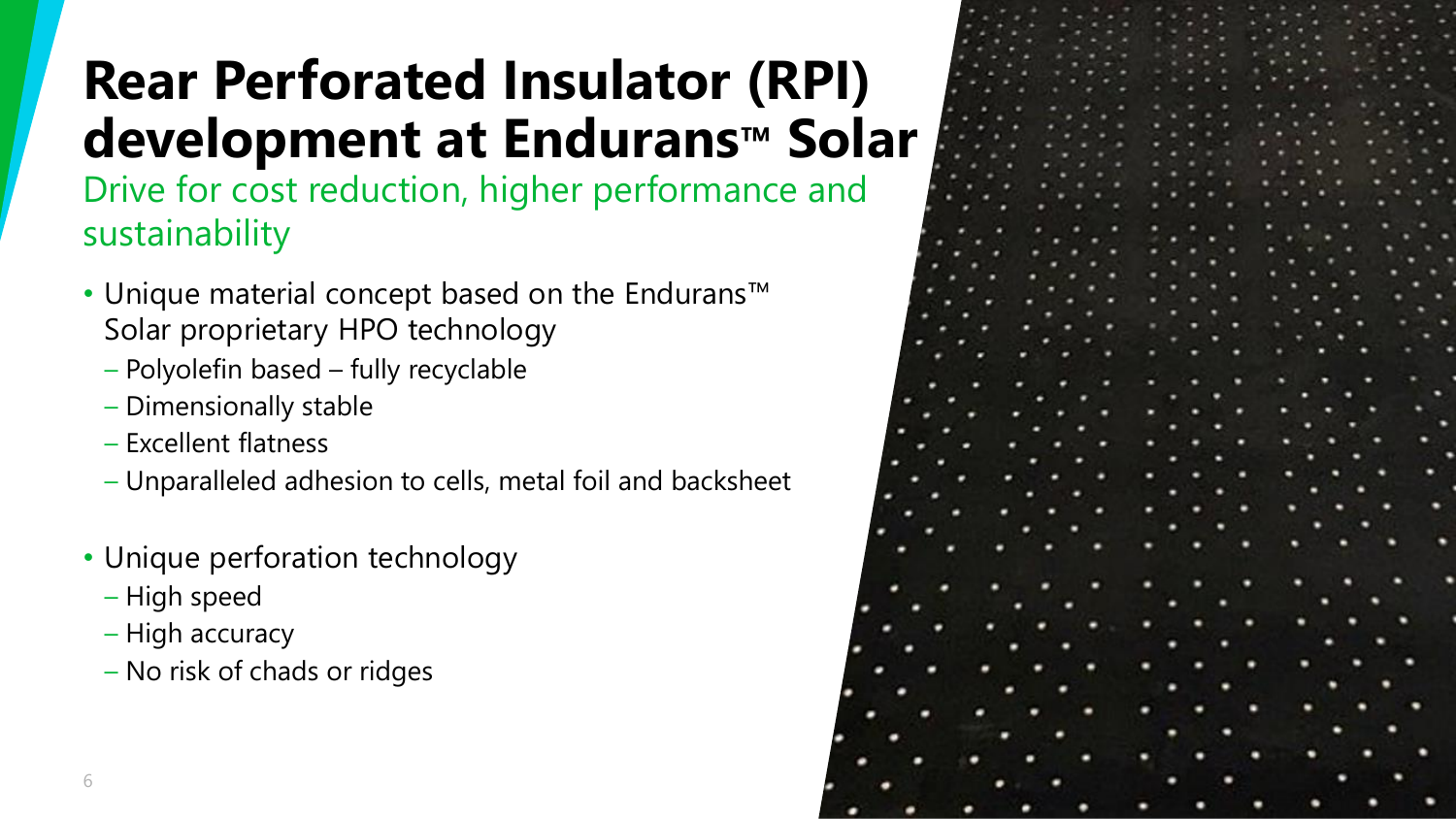#### **Value creation study IBC cell interconnection**

Comparing ribbon interconnection of half-cut cells with conductive backsheet interconnection of half-cut and full cells

|                          | <b>Zebra IBC HC-</b><br><b>6 ribbons</b> | <b>Zebra IBC HC -</b><br><b>CBS</b> | <b>Zebra IBC FC -</b><br><b>CBS</b> |
|--------------------------|------------------------------------------|-------------------------------------|-------------------------------------|
| Cell efficiency*         | 24%                                      | 24%                                 | 24%                                 |
| $#$ Cells                | 6x20 HC M6                               | 6x20 HC M6                          | 6x10 FC M6                          |
| Module area $(m^2)^{**}$ | 1.80                                     | 1.77                                | 1.76                                |
| CTM loss $(abs.)***$     | 3.24%                                    | 2.65%                               | 2.77%                               |
| Module efficiency        | 20.6%                                    | 21.2%                               | 21.2%                               |
| Module power (Wp)        | 371                                      | 375                                 | 374                                 |

*\* non-cut cell efficiency. Half cut efficiency reduces to 23.8%*

*\*\* Horizontal and vertical cell spacing 1mm for all module designs. Bussing area 30mm for HC-IBC/ 6 ribbons.*

*\*\*\* CTM loss includes geometrical, optical and resistive losses, excludes cell cutting losses.* 

*For more information on cost of ownership studies comparing MWT and IBC BC with PERC modules, contact us or watch our webinars:* <https://www.pv-magazine.com/webinars/competitive-and-sustainable-the-future-of-back-contact-technology/> <https://www.pv-magazine.com/webinars/back-contacts-move-to-the-front/>

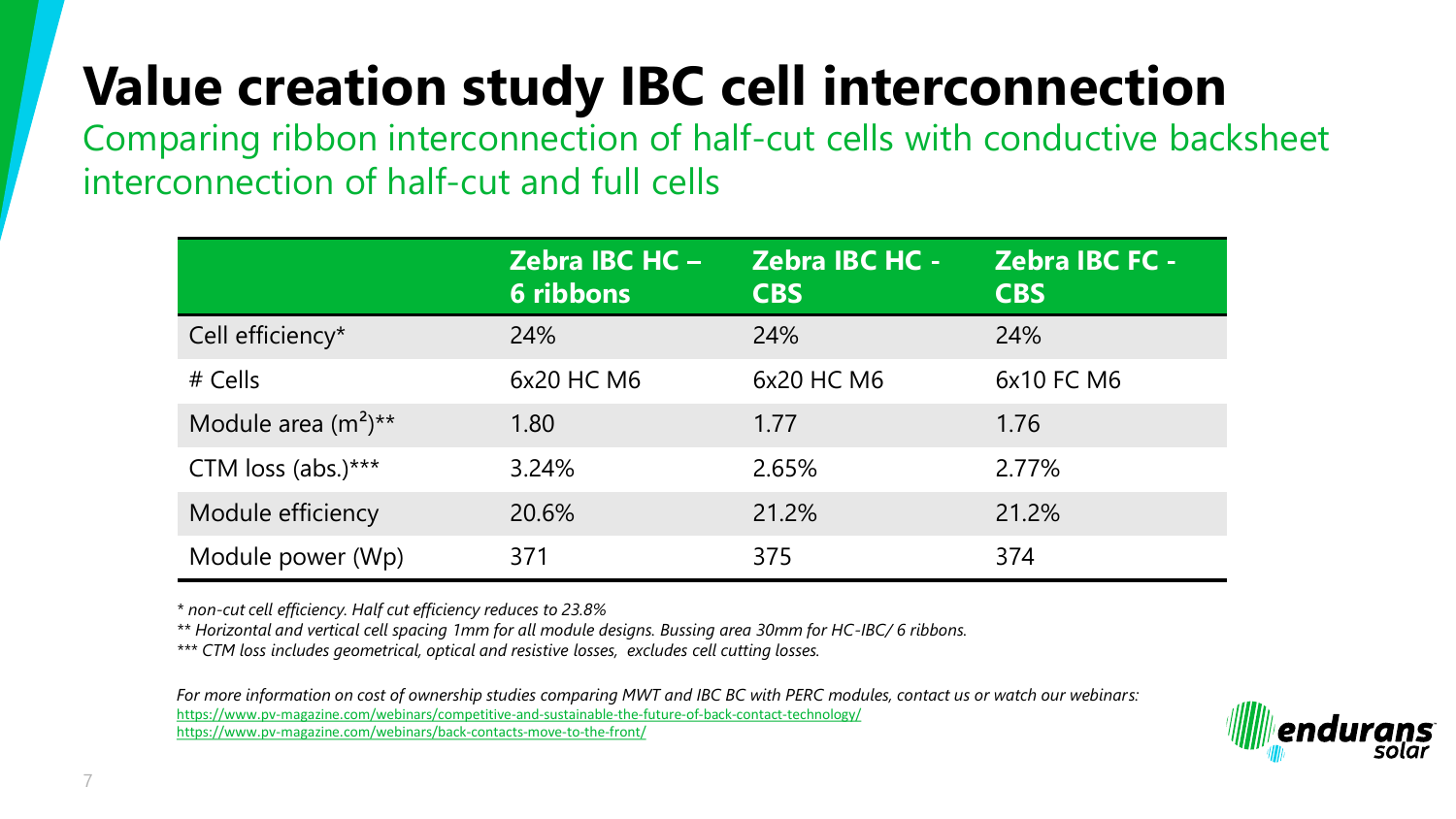#### **Enhanced power density with CBS vs. ribbon**

Resistive losses for full cell CBS equal those of half cell ribbons. Elimination of bussing area and higher full cell efficiency provide higher CBS module efficiency.



endu

*Remark: Resistive gain for HC-IBC / CBS vs FC-IBC / CBS equals 2.5Wp/m²*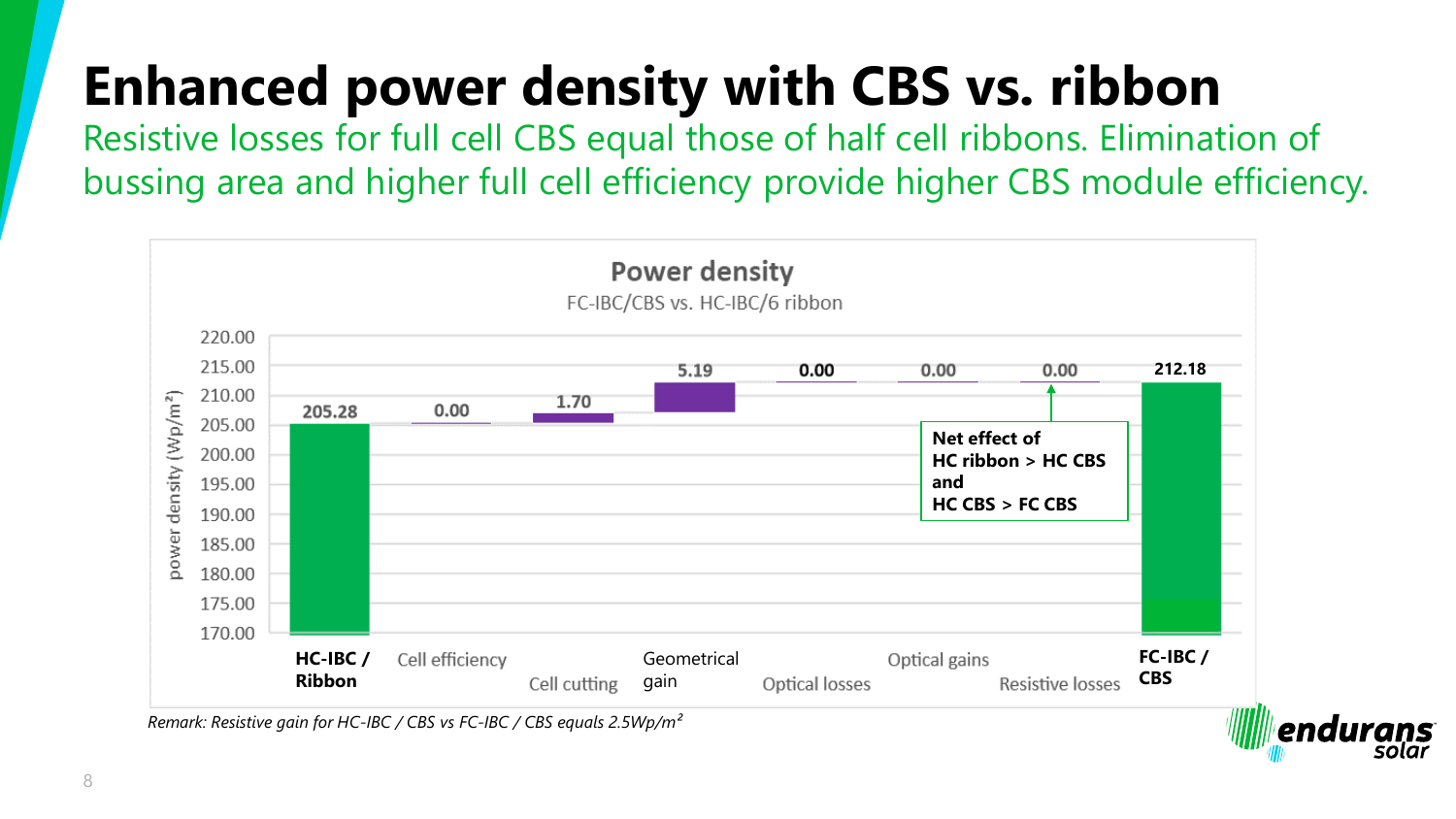## **Enhanced specific yield with CBS vs ribbon**

Due to a heat sink effect, modules with CBS cell interconnection run at lower temperatures. Full cells also provide a low irradiance yield advantage vs half cells.



Remark: reference HC-PERC / 12MBB module design specific yield at 1100 kWh/kWp

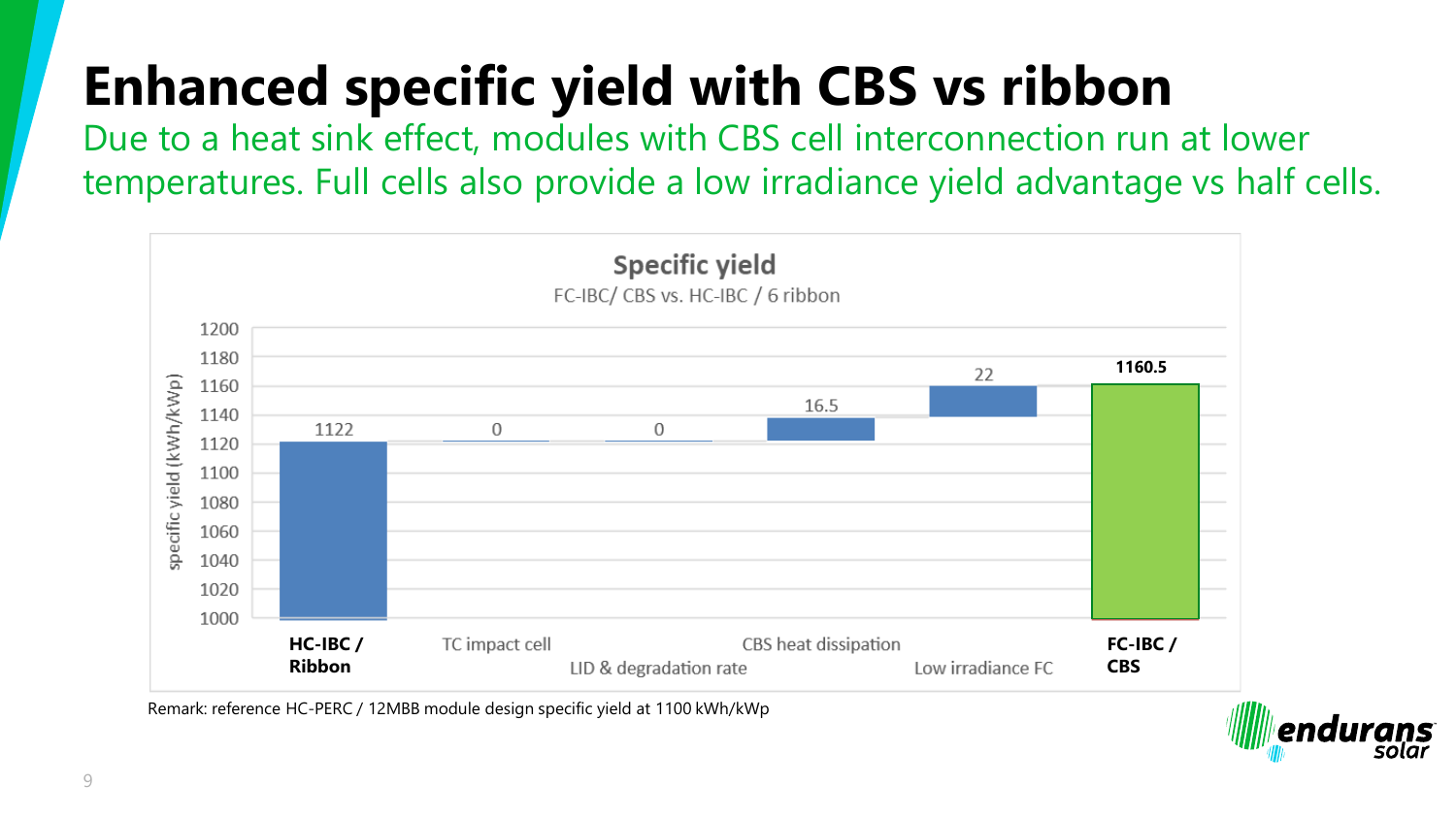# **Module cost and annual additional energy yield**

Higher power density and specific yield add 4% for HC CBS up to 7% higher annual yield for FC CBS vs HC ribbon interconnection.



Gross line speed 100 modules /hr (260-280MW annual capacity) Depreciation 5%/yr (building) and 20%/yr (equipment), interest rate 5%. Labor cost 36-48k€/yr



Specific yield 1100 kWh/kWp (~Munich)

Gain will be even higher for locations with higher irradiation and operating temperature

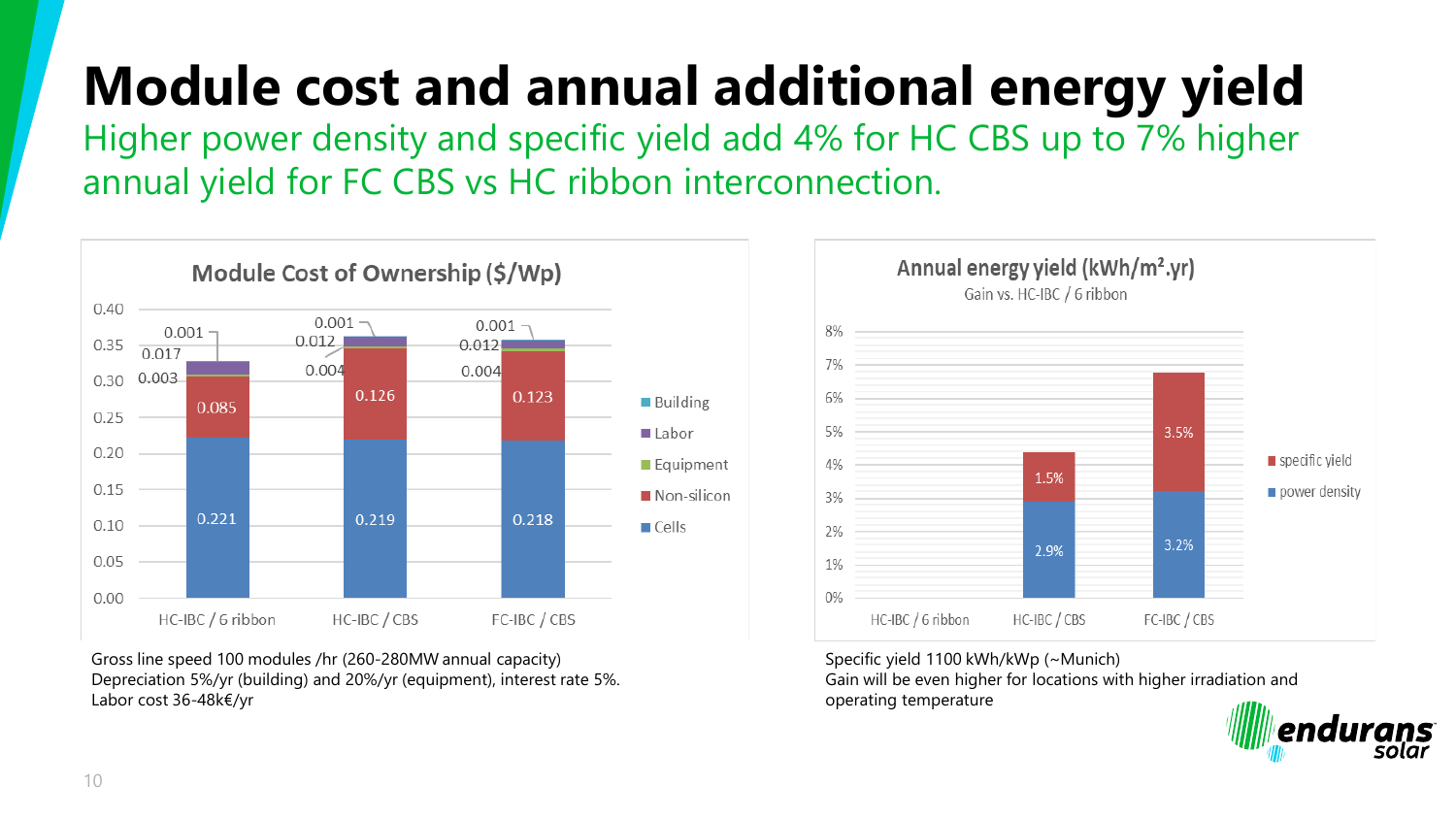#### **Value creation and distribution in the chain**

Additional value created at the end customer is divided over the value chain, resulting in ~0.02 \$/WP additional profit for the module maker.



Assumptions: Electricity price 0.13\$/kWh 25yr system lifetime, WACC 5% End-customer captures 25% of value added Sales channel captures 20% of value added

*Special thanks to Apricum, ISC Konstanz and Eurotron for their support in developing the model* 

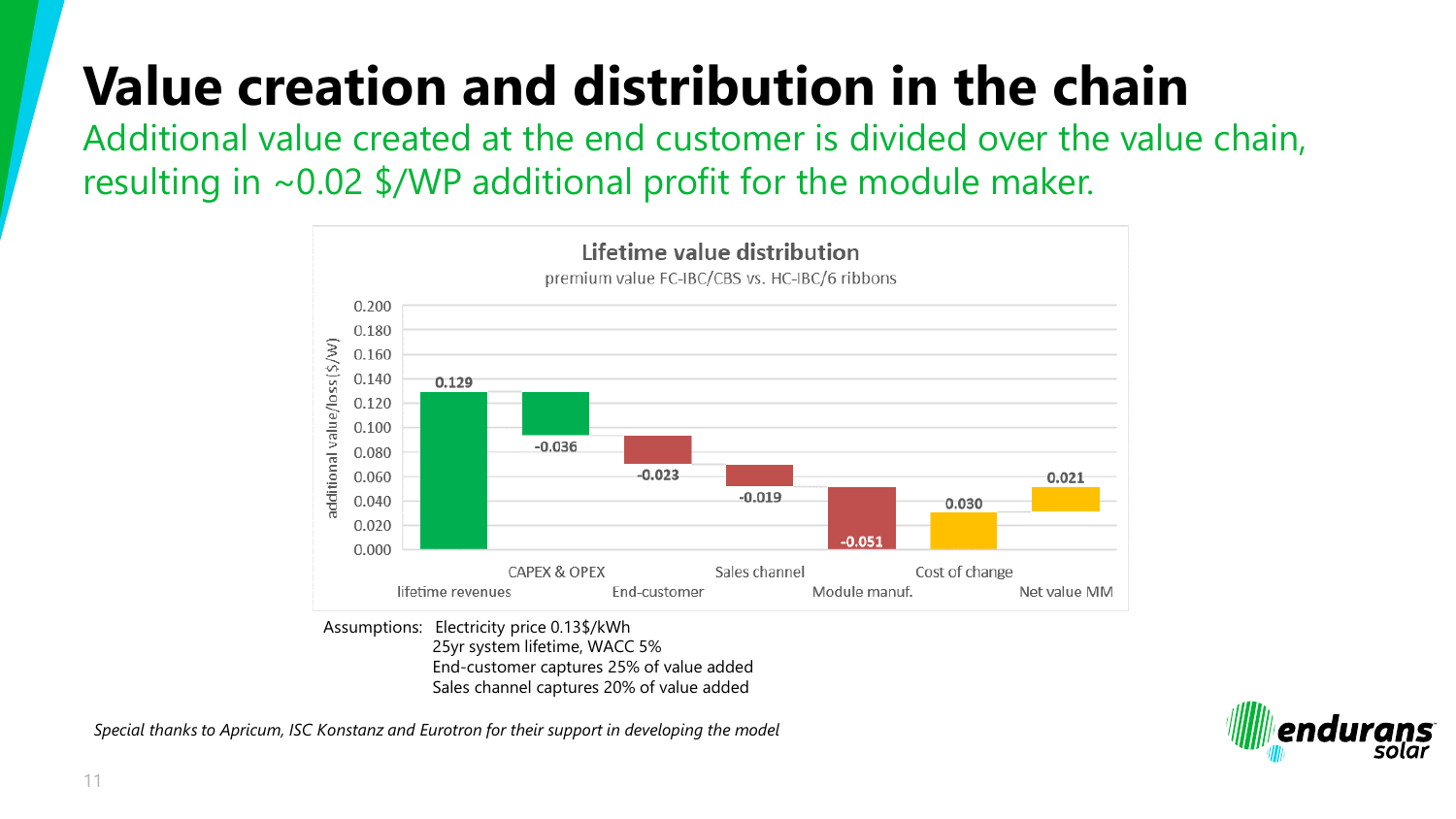### **Additional value and profit for the module maker**

Slightly higher \$/Wp CoO for CBS-based modules is more than offset by higher value creation - delivering higher sales price and more profit for the module maker.





*Let us make a simulation for your specific case!*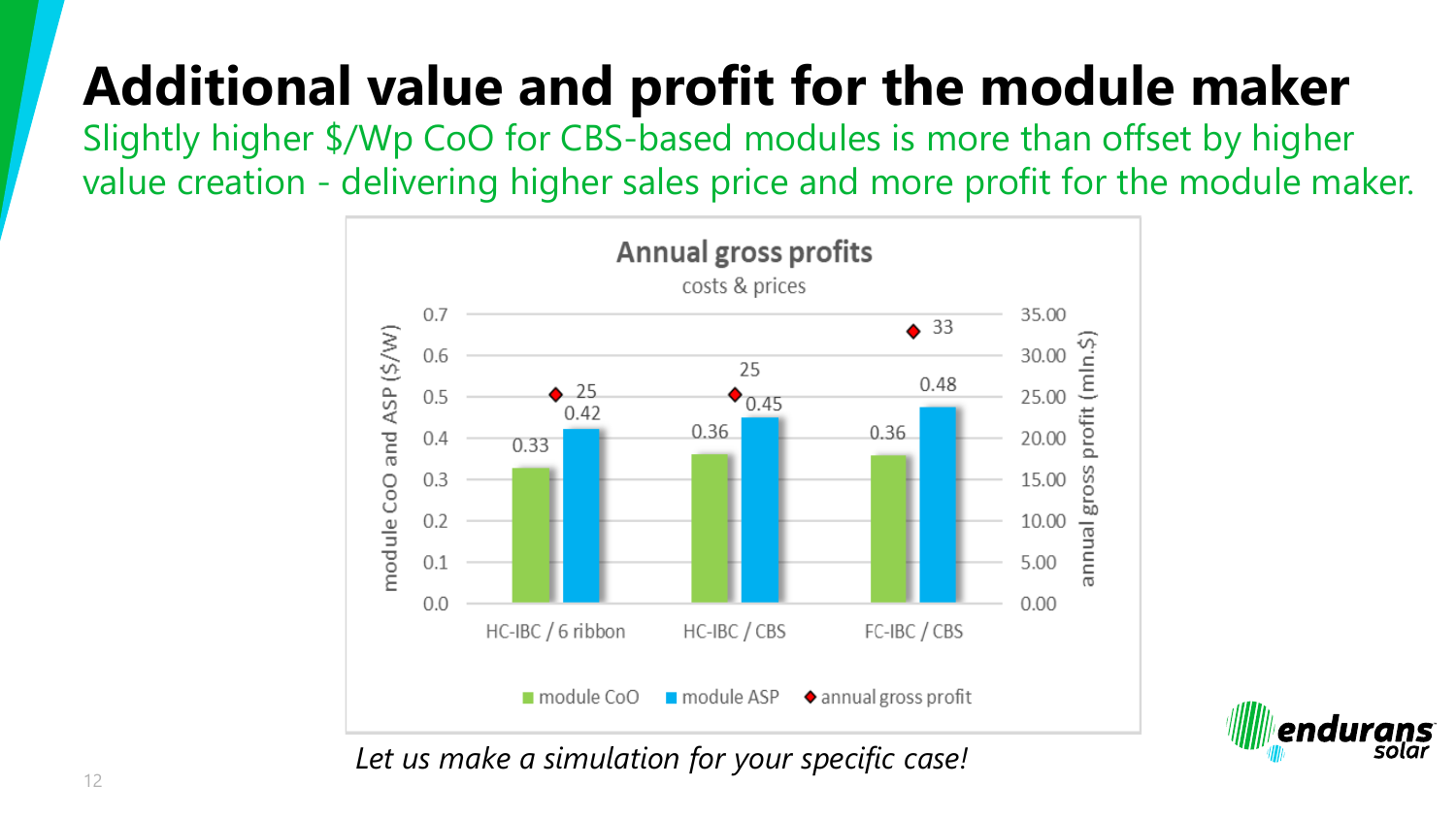#### **A close collaboration across the BC ecosystem is the key to making BC technology a success for us all!**